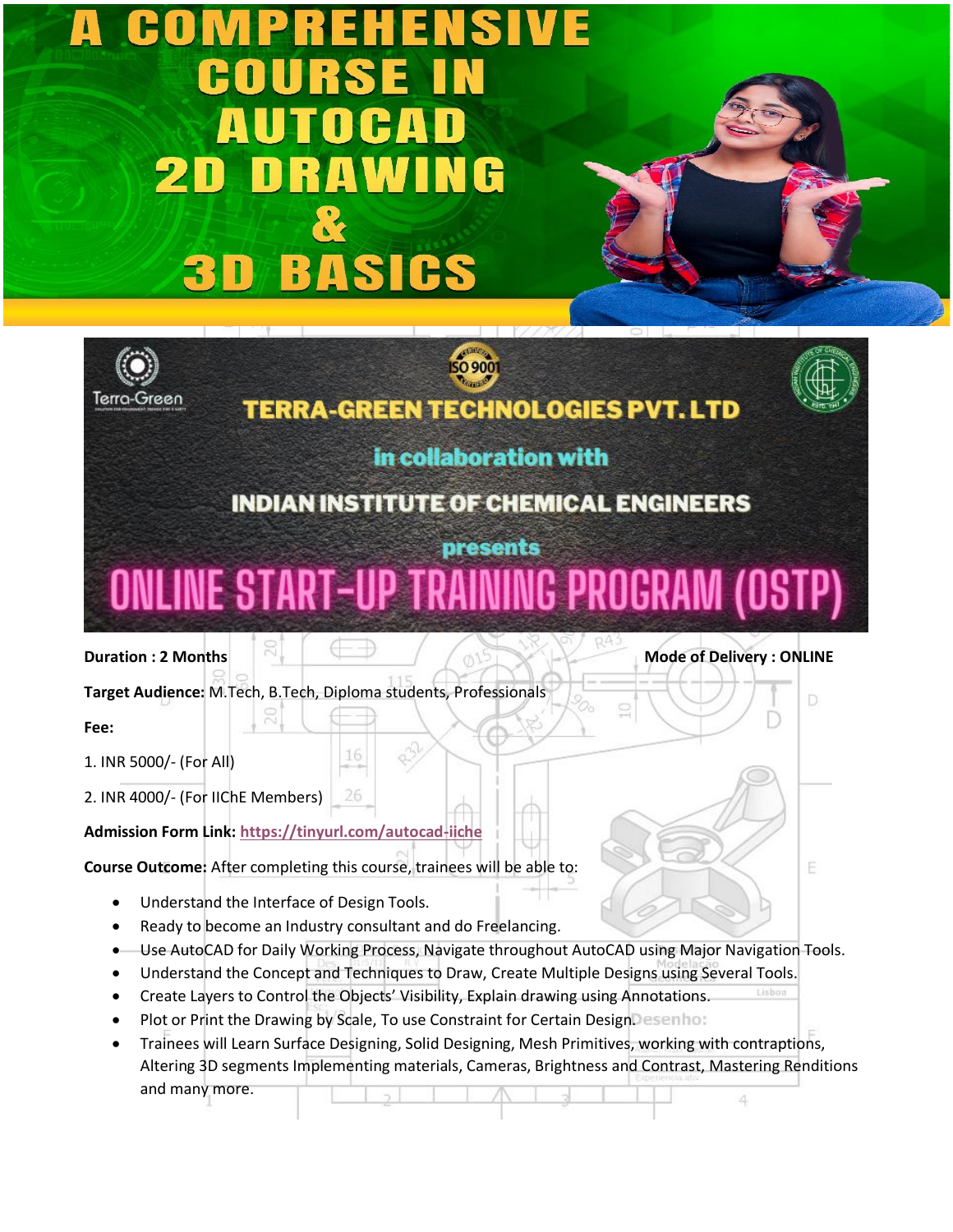| <b>Session</b> |     |                  | Topics to be covered in each session of two hours                                      |
|----------------|-----|------------------|----------------------------------------------------------------------------------------|
|                |     | 1.               | Introduction to AutoCAD                                                                |
|                |     | 2.               | Workspaces & Other important settings: Units, Limits, Model view setup                 |
| A              |     | 3.               | File Management & Password Protection.                                                 |
|                |     | 4.               | Display Control: Zoom, Pan, Regen, Redraw, Clean screen, Steering Wheel                |
| Session 1      |     | 5.               | 2D Co-ordinate systems: Different Point Selection Methods                              |
|                |     | 6.               | Drawing & Modify tools: Line, Erase on                                                 |
|                |     | 7.               | Different Modes & Customization: Ortho, Osnap, Snap, Grid, Otrack etc.                 |
|                |     | 8.               | Object Selection Methods, Multifunctional Grip Editing                                 |
|                |     | 9.               | Application : Some simple geometrical figures.                                         |
|                |     | 1.               | Object Properties: Color, Linetype, Ltscale, Lineweight, Properties, Matchprop         |
|                |     | 2.               | Drawing Tools: Circle, Arc, Rectangle, Xline, Ray                                      |
| Session 2      |     | 3.               | в<br>Modify Tools: Move, Oops, Copy, Offset, Mirror<br>101,5                           |
|                |     | 4.               | Script files $\Box$                                                                    |
|                |     | 5.               | Application : Some complex geometrical figures.                                        |
|                |     | 1.               | Drawing Tools: Ellipse & Elliptical arcs, Donut, Polygon, Pline, Spline, Multiline     |
|                |     |                  | (Mistyle, MLedit), Wipeout, Revision cloud                                             |
| Session 3      |     | 2.               | Modify Tools: Trim, Extrim, Extend, Rotate, Array (Polar, Rectangular & Path),         |
|                |     |                  | Align, Scale, Stretch, Lengthen, Chamfer, Fillet                                       |
|                |     | 3.               | Application: Tricky use of the AutoCAD tools in drawing.                               |
|                |     | 1.               | Drawing Tools: Point (Style), Divide, Measure etc.                                     |
|                |     | аö<br>2.         | Modify Tools: Break, Break at a point, Join, Draw order, Copy from file to file, Blend |
| Session 4      |     |                  | durves etc.                                                                            |
|                |     | 3.               | Object Isolation                                                                       |
|                |     | 4.               | Application: Utilization of the drawing tools.                                         |
|                |     |                  | 1. Annotation Tools: Text, Style, Mtext, Single line text, Scaletext, detext, Arctext, |
|                |     |                  | Table, Table style, Table edit, Symbols, Insert fields (Date, Savetime, Edittime),     |
|                | 230 | 3                | txt2mtxt                                                                               |
| Session 5      |     | $\overline{2}$ . | D<br>Hatching utilities: Hatch, Hatchedit, Gradient, Fill, Fillmode                    |
|                |     | 3.               | Inquiry commands: Dist, List, Id, Radius, Angle, Area, Volume                          |
|                |     | 4.               | Application: Drawing techniques to start equipment drawing.                            |
|                |     | 1.               | Annotation Tools: Textmask & Textunmask, Wipeout, Tframes, RText (rtedit),             |
|                |     |                  | Mirrtext                                                                               |
|                |     | 2.               | Dimensioning: Dimension Style, Linear, Aligned, Radius, Diameter, Center Mark,         |
|                |     |                  | Angle, Arc length, Continuous, Baseline, Dimension Space, Dimension Break,             |
| Session 6      |     |                  | Inspection, Jogged radius, Ordinate dimensions, Dim edit, Dimension Associative,       |
|                |     |                  | Reassociate etc.                                                                       |
|                |     | 3.               | Object grouping                                                                        |
|                |     | 4.               | Application: Project 1 (Drawing of an equipment)                                       |
|                |     | 1.               | Leader: Qleader, Mleader, Multi leader style, Add leader, Align Leader lines,          |
|                |     |                  | <b>Collect Leader</b><br>Modelação                                                     |
|                |     | 2.               | Layer Management: Adding & Removing Layers, Layer Status, New Property Filter,         |
|                |     |                  | New Group Filter, Layer Status Manager, Plot Control, Copytolayer, Assigning layer     |
| Session 7      |     |                  | to objects                                                                             |
|                |     | 3.               | F<br>Block: Creation, Block Editor, Insert Block etc.<br>Aluno: Rishi Vadhe            |
|                |     | 4.               | Dynamic Block: Creation & Editing                                                      |
|                |     | 5.               | Experiencia.idw<br>Application: Completion of Project 1                                |
|                |     |                  |                                                                                        |